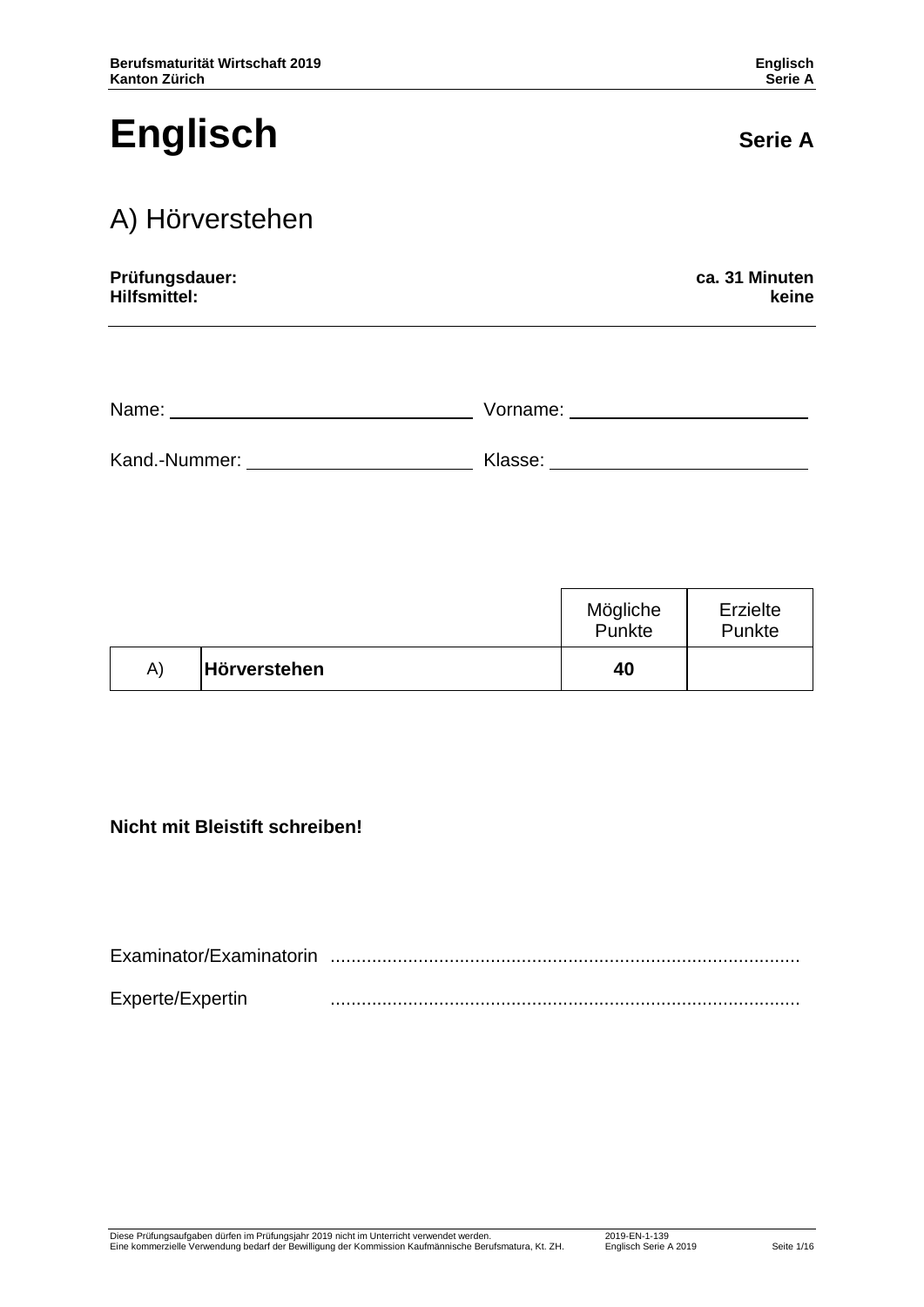#### **LISTENING COMPREHENSION**

**TASK 1 10 POINTS**

#### **FOOD WRITER**

*In the first part of the test you will hear a talk given by Jessica Morgan, a journalist who writes reviews of restaurants.*

*As you listen, fill in the gaps 1-10 in the notes below with one to three words.*

| Jessica's reviews appear in newspapers and (1) ________________________.                        |  |
|-------------------------------------------------------------------------------------------------|--|
| She has never been employed in the (2) ________________________.                                |  |
| People often ask themselves how Jessica copes with (3) __________________________ so            |  |
| often.                                                                                          |  |
| Jessica especially likes eating (4) ___________________________.                                |  |
| She says she aims to try (5) _________________________________ which are different in some way. |  |
| Jessica depends on her guests' opinion of the (6) _______________________.                      |  |
| She says she sometimes needs to make a note of (7) _____________________________ during a       |  |
| meal.                                                                                           |  |
| When considering prices, she is keen that her readers get (8) ____________________________ in   |  |
| restaurants.                                                                                    |  |
| Jessica prefers to avoid making (9) ________________________________ about restaurants.         |  |
| She denies that she gets (10) ______________________________when she goes to a restaurant.      |  |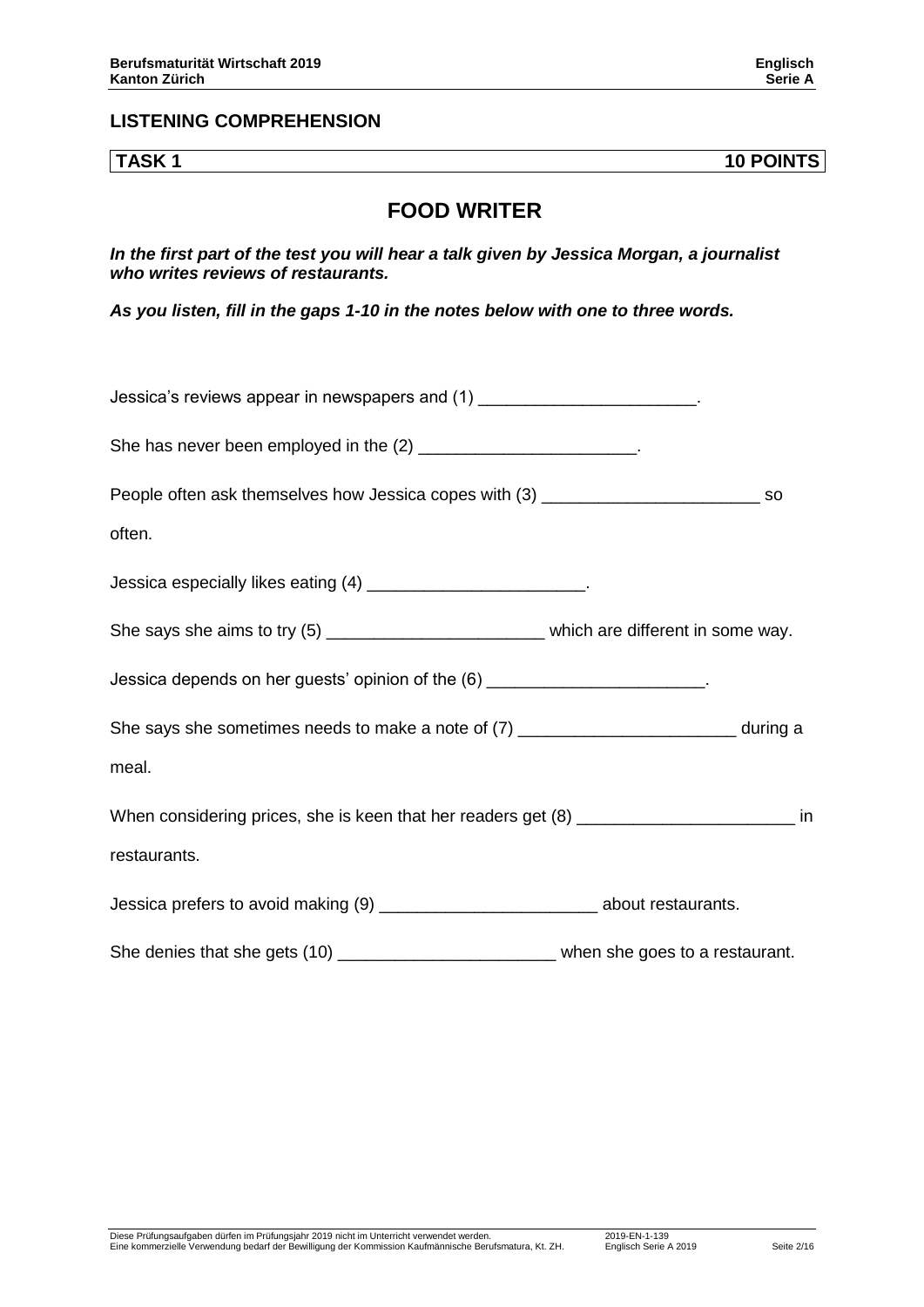#### **TASK 2 16 POINTS**

### **GRAFFITI**

#### **In the second part of the test you will hear an interview with a graffiti artist.**

**For questions 1-8, mark the best answer, A, B, or C.** 

# **1. What does Gregory say about himself? <sup>A</sup>** He paints at night because he has trouble sleeping. **<sup>B</sup>** He likes spraying in Switzerland because it's legal there. **<sup>C</sup>** During the day he chooses buildings where spraying is allowed. **2. If graffiti artists are caught by the police they have to… <sup>A</sup>** clean the walls they sprayed. **<sup>B</sup>** pay for the damage they caused. **<sup>C</sup>** leave the country. **3. What do graffiti artists and hip hop musicians have in common? <sup>A</sup>** They mostly express feelings of aggression and anger. **<sup>B</sup>** They fight with guns and fists. **<sup>C</sup>** They like measuring themselves against each other. **4. What is the purpose of Gregory's art? <sup>A</sup>** Showing people an alternative lifestyle. **<sup>B</sup>** Making money for the graffiti scene. **<sup>C</sup>** Teaching the older generation a lesson. **5. Does Gregory consider his art harmful? <sup>A</sup>** Yes, although it is often overlooked. **B** Sometimes, despite his personal rules.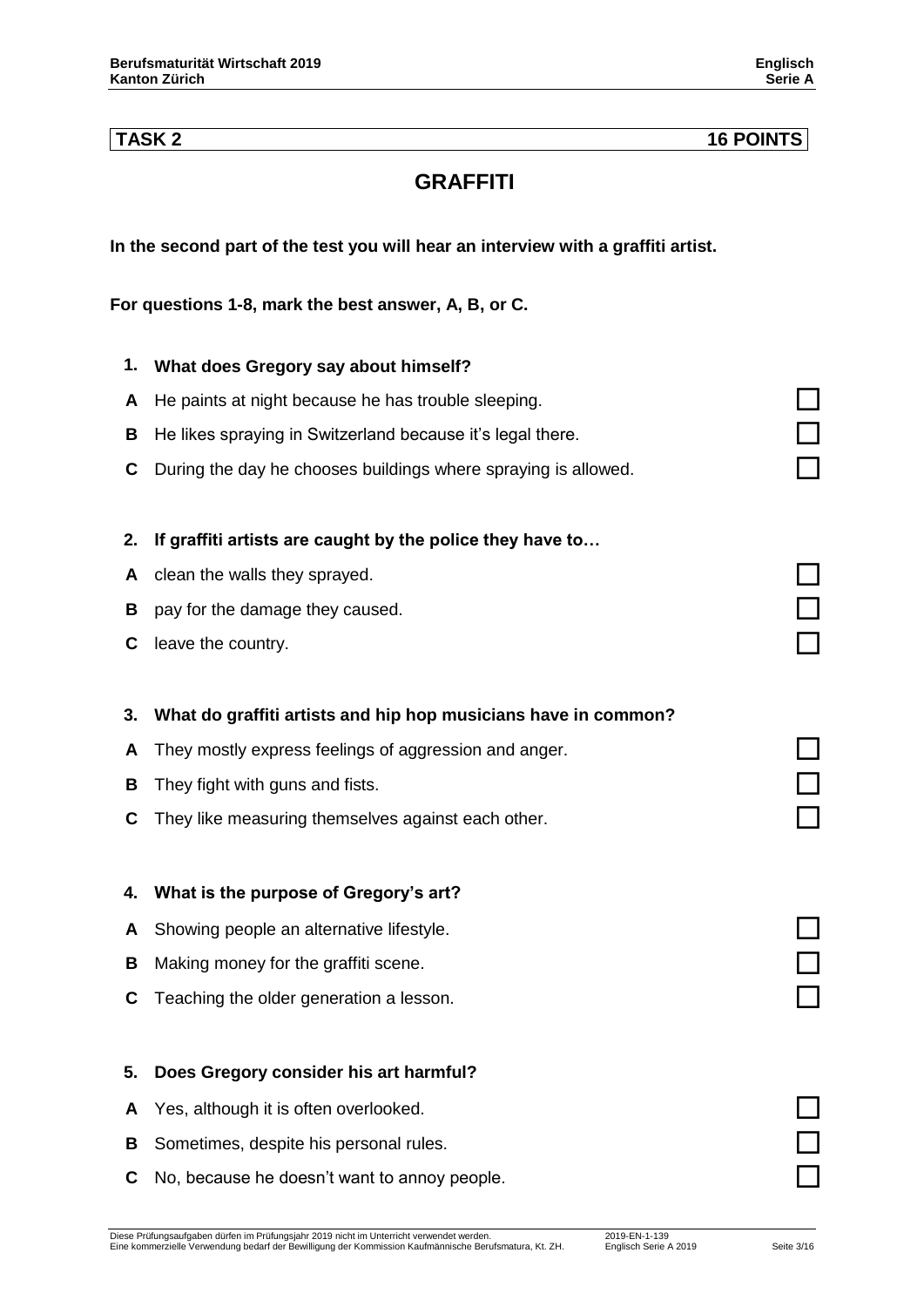| 6. | <b>Gregory started painting graffiti</b>                |                  |
|----|---------------------------------------------------------|------------------|
| A  | after a famous crew member showed him the rules.        |                  |
| В  | in order to become more perfect as an artist.           |                  |
| С  | because he was inspired by one of his classmates.       |                  |
|    |                                                         |                  |
| 7. | Most people don't think of graffiti as art because      |                  |
| A  | they are not willing to appreciate new ideas.           |                  |
| в  | its meaning is too complex.                             |                  |
| С  | street artists are mostly unknown.                      |                  |
|    |                                                         |                  |
| 8. | What does Gregory say about his next sketch?            |                  |
| A  | He will try to attract many people with it.             |                  |
| В  | It will probably be a large, black and silver graffiti. |                  |
| С  | It might turn out different from his original idea.     |                  |
|    | <b>TASK3</b>                                            | <b>14 POINTS</b> |
|    |                                                         |                  |

### **FUNDING HIGHER EDUCATION**

**In the third part of the test you will hear an interview with Cora Pierce, Director of Human Resources at Swanson's, a national chain of supermarkets.**

**For questions 1-5, decide whether the statements are true or false. Correct the false ones,** *using up to five key words***.** 

|              |                                                                                                                         | T/F | <b>Correction</b> |
|--------------|-------------------------------------------------------------------------------------------------------------------------|-----|-------------------|
| 1            | The business community should have a role<br>in higher education because more graduates<br>enter the world of business. |     |                   |
| $\mathbf{2}$ | A specific degree is needed for about 50% of<br>new graduate jobs.                                                      |     |                   |
| 3            | Universal skills might be less important in the<br>future.                                                              |     |                   |
| 4            | A better link between business and research<br>will result in more economic growth.                                     |     |                   |
| 5            | It's important for large organisations that<br>graduates can contribute right from the start.                           |     |                   |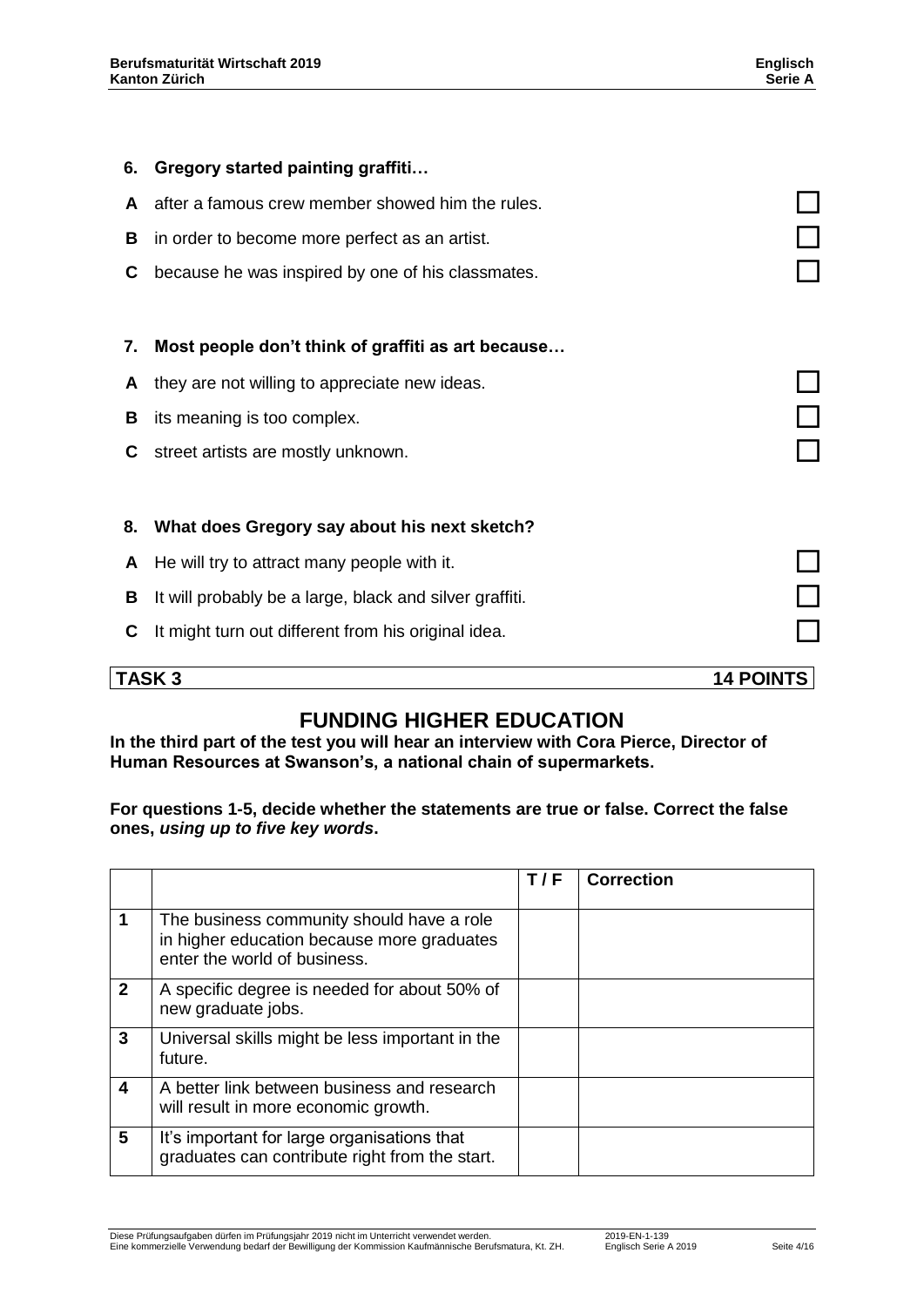# **Englisch** Serie A

## B) Leseverstehen

| 40 Minuten |
|------------|
| keine      |
|            |

| Name:         | Vorname: |  |
|---------------|----------|--|
|               |          |  |
| Kand.-Nummer: | Klasse:  |  |

|    |               | Mögliche<br>Punkte | Erzielte<br>Punkte |
|----|---------------|--------------------|--------------------|
| B) | Leseverstehen | 30                 |                    |

### **Nicht mit Bleistift schreiben!**

| Experte/Expertin |  |
|------------------|--|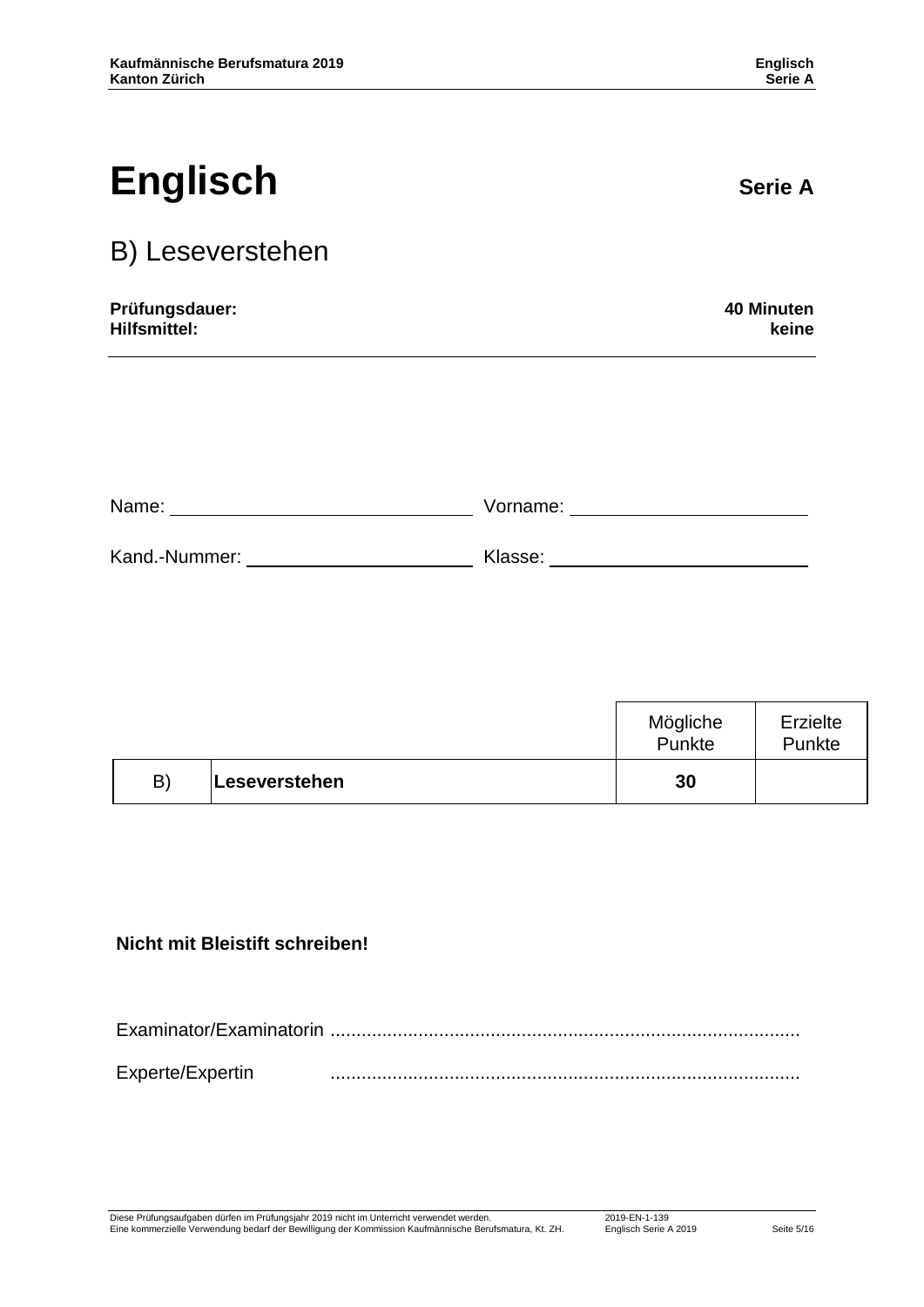You are going to read about job interviews.

#### **Which paragraph(s) (A – E) mention the following …**

| You should not talk too much.                            | 1                       |            |  |
|----------------------------------------------------------|-------------------------|------------|--|
| You should not appear too keen.                          | $\mathbf{2}$            |            |  |
| Interviewees should prepare what they want to say.       | 3                       |            |  |
| The more important the job, the better you should dress. | 4                       |            |  |
| Some interviewers can tell how candidates feel.          | 5                       | $\ldots$ 6 |  |
| Punctuality is more important than appearance.           | $\overline{\mathbf{r}}$ | 1.1.1.1    |  |
| Faulty communication can affect your chances of success. | 8                       | . 9        |  |
| The way you dress reflects your attitude to a job.       |                         | 10  11     |  |
| Character is not the interviewer's main interest.        |                         | $12$       |  |
| People should be able to wear what they like.            |                         | $13$       |  |
| Something that might result in a lower income.           |                         | $14$       |  |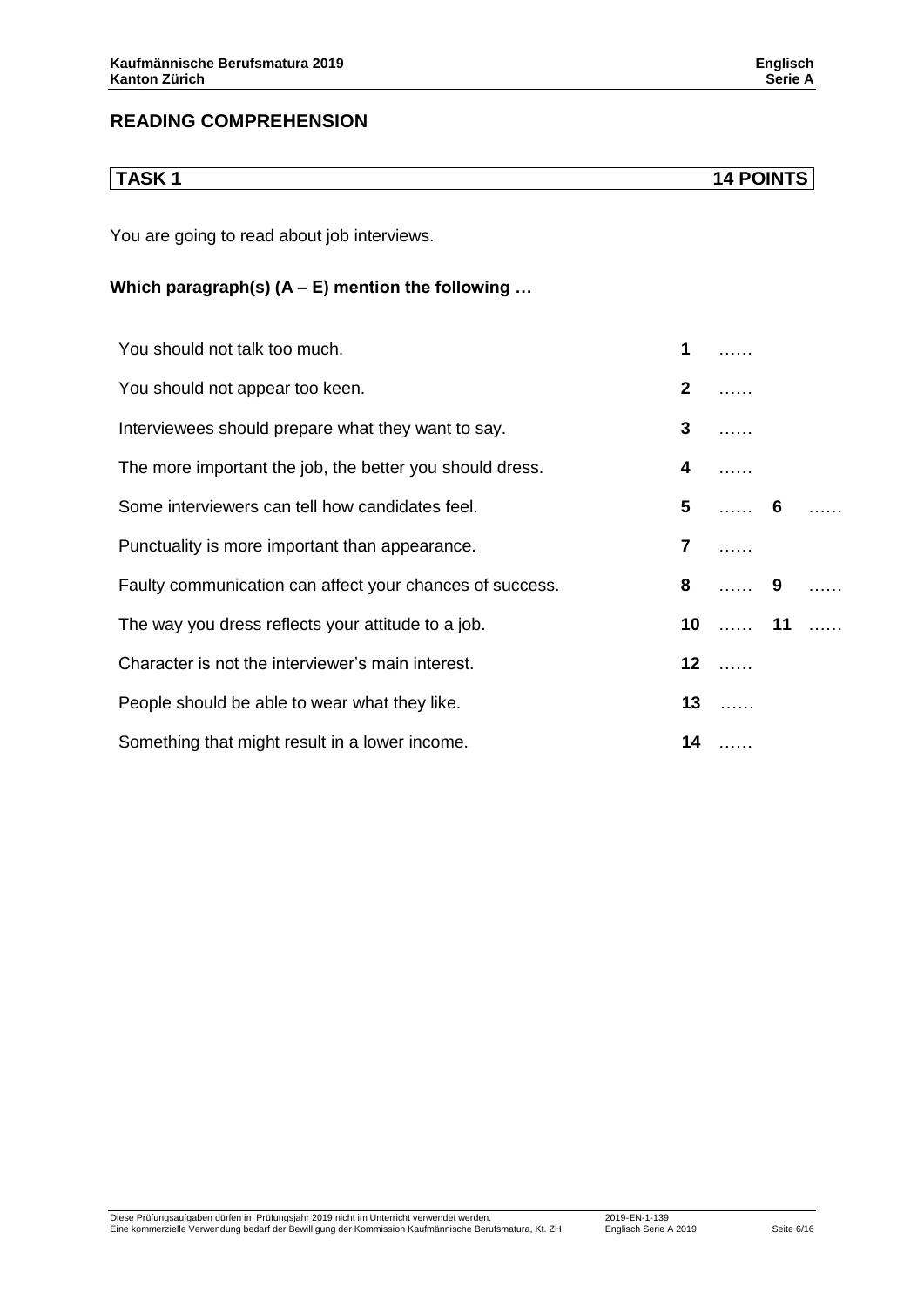#### **Interview Tips**

First impressions are often lasting ones. People form them within the first few minutes of meeting. They observe how we dress, our eye contact, our body movement and how fast or slowly we talk, and tone of voice as well as our actual words.

- **A. Mary Hopkins** studied to be a teacher. She says, 'I worked hard and when I finally graduated I was very confident. I applied for a job at a nearby primary school and got an interview with the Head Teacher. I noticed a small hole in my jacket that morning,' she recalls. 'I would have changed, but I knew it would have made me late, and I always think it's important to be on time.' She did not get the job. In fact, one of her friends who also teaches at the school told her the Head Teacher's only comment was, 'If someone doesn't take the time to present their best image at an interview, what kind of a teacher is she going to be?' People think that only what's inside counts, but in an interview you should aim to come across in the best possible way in all respects.
- **B. Andrea Simmons** worked for ten years as an administrative assistant in a large accounting company. When the office manager retired, she applied for the position and wasn't even given an interview. 'I thought it was a mistake so I asked the Personnel Manager what had happened,' she says. He told me I did not fit the image of an office manager. He said people should consider improving their wardrobe before applying again for promotion. In his opinion, interviewees who look as if they care about themselves are more likely to care about their jobs. I was shocked. 'I do a very good job and the way I dress shouldn't make a difference.'
- **C. Albert Smith,** a psychologist, states that movement and gestures also influence a first impression. He has discovered that our feelings and attitudes are reflected in the words we use, our voice and facial expressions. When our facial expressions and words send different messages, the listener will put more weight on the non-verbal message. Therefore, it is important that your words agree with your body language. Mixed messages only confuse the interviewer.
- **D. Sheila Price**, a marketing specialist, says it is very important not to appear too desperate for the job or too eager to please. When she applied for a promotion, her interview went so well she was offered the job on the spot. 'I was delighted,' she says. 'But I reacted to the offer with too much enthusiasm. Once the boss sensed how excited I was, he knew I wasn't going to turn him down. Consequently, he offered me a lower salary than I had hoped for. I'm sure I could have got more had I managed to control my excitement.'
- **E. David Lowe**, the manager of an employment agency, suggests that it is a good idea to inform yourself about the company before you go to the interview. 'A consideration of what we say and how we say it, will contribute to the success of the interview,' he says. 'The annual report, for example, will tell you about areas of company involvement. Mention an area that interests you during the interview. This will give a positive note and convince others of your interest in the company.' Have a few questions ready and avoid speaking in long confused sentences. As he puts it, 'Poor communicators talk in paragraphs. Successful communicators talk in short sentences and even in highlighted points.'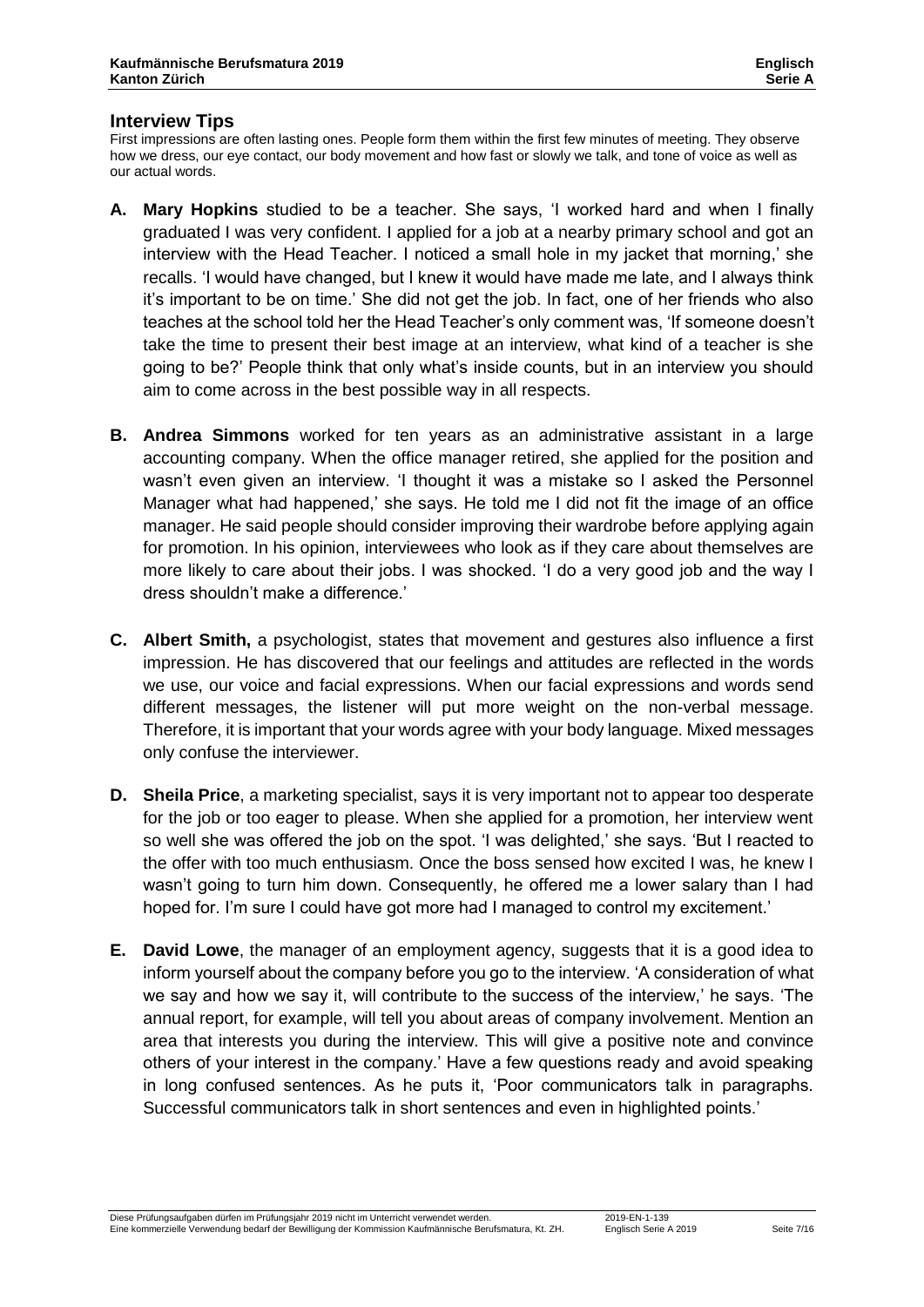### **TASK 2 16 POINTS**

You are going to read an extract from the novel *'Don't Lean Out of the Window – The Inter-Rail Experience'* by Stewart Ferris and Paul Basset. For questions, **15-22** choose from the options **A, B, or C** the answer that you think **expresses best what the text says.**

I was dirty, smelly, hungry and somewhere beneath all that, suntanned. It was the end of an Inter-Rail holiday. My body couldn't take any more punishment. My mind couldn't deal with any more foreign timetables, currencies or languages.

- "*Never again*," I said, as I stepped onto home ground. I said exactly the same thing the 5 following year. And the next. All I had to do was buy one train ticket and, because I was under twenty-five years old, I could spend a whole month going anywhere I wanted in Europe. Ordinary beds are never the same once you've learnt to sleep in the corridor of a train, the rhythm rocking you into a deep sleep.
- Carrying all your possessions on your back in a rucksack makes you have a very basic 10 approach to travel, and encourages incredible wastefulness that can lead to burning socks that have become too anti-social, and getting rid of books when finished. On the other hand, *this way of looking at life* is entirely in the spirit of Inter-Rail, for common sense and reasoning can be thrown out of the window along with the paperback book and the socks. All it takes to achieve this carefree attitude is one of those tickets in your hand.
- 15 Any system that enables young people to travel through countries at a rate of more than one a day must be pretty special. On that first trip, my friends and I were at first unaware of the possibilities of this type of train ticket, thinking it was just an inexpensive way of getting to and from our chosen camp-site in southern France. But the idea of non-stop travel proved too tempting for there was always just one more country over the border, always that little bit further 20 to go. And what did the extra miles cost us? Nothing.
- We were completely uninterested in culture. But this was a first holiday without parents, as it was for most other Inter-Railers, and in organising our own timetable we left out everything except the most immediately available sights. This was the chance to escape the guided tour, an opportunity to do something different. I took great pride in the fact that, in many places, all 25 I could be bothered to see was the view from the station. We were just there to get by, and to have a good time doing so. In this we were no different from most of the other Inter-Railers

The excitement of travel comes from the sudden reality of somewhere that was previously just a name. It is as if the city in which you arrive never actually existed until the train pulls in at the 30 station and you are able to see *it* with your own tired eyes for the first time.

with whom we shared corridor floors, food and water, money and music.

Only by actually seeing Europe, by watching the changing landscapes and seeing the differences in attitudes and lifestyles, can you really have an accurate picture of the continent in your mind. Everybody knows what is there, but it is meaningless until you view it yourself. This is what makes other people's holiday photos so boring.

35 While the train trip won't allow you to discover anything new in the world sense, it is a valuable personal experience. Europe is a big place, and Inter-Rail gives people the best opportunity to recognise *this*... though in our case it didn't happen immediately.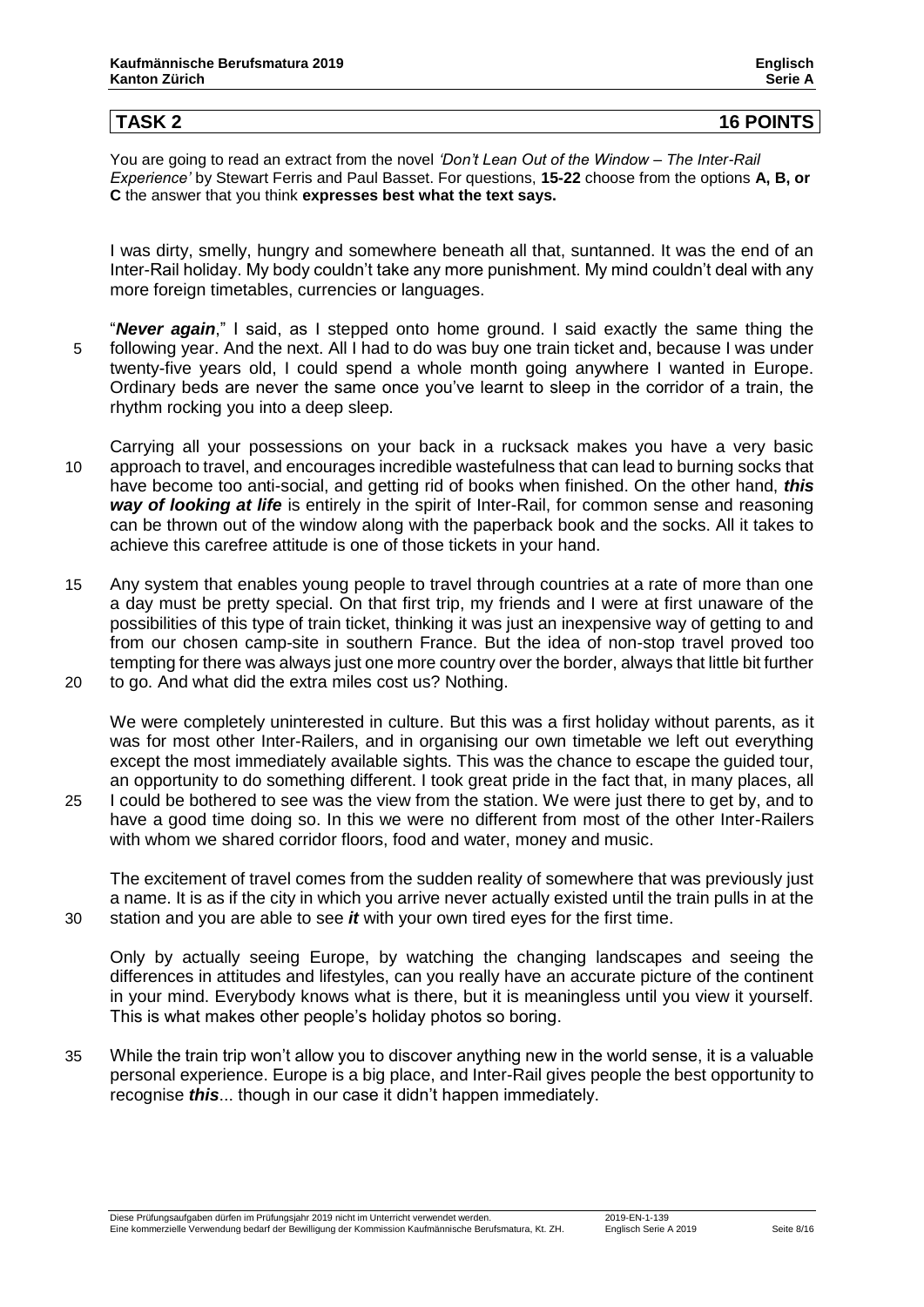| Kaufmännische Berufsmatura 2019<br><b>Kanton Zürich</b> |                                                                                                            | Englisch<br><b>Serie A</b>                                                                               |    |
|---------------------------------------------------------|------------------------------------------------------------------------------------------------------------|----------------------------------------------------------------------------------------------------------|----|
| 15                                                      |                                                                                                            | The writer said " <b>Never again</b> " at the end of his trip because he                                 | 15 |
|                                                         | didn't like trains.<br>A                                                                                   |                                                                                                          |    |
|                                                         | B<br>felt ill.<br>C                                                                                        | was completely exhausted from his journey.                                                               |    |
| 16                                                      |                                                                                                            | What does the writer mean by "this way of looking at life" in line 12?                                   | 16 |
|                                                         | worrying about the clothes.<br>A<br>B<br>$\mathsf{C}$                                                      | throwing away things that are no longer needed.<br>taking care of your possessions.                      |    |
| 17                                                      |                                                                                                            | The writer originally bought an Inter-Rail ticket because he wanted to                                   | 17 |
|                                                         | go on a tour of Europe.<br>A<br>get to one place cheaply.<br>B<br>$\mathsf{C}$<br>meet other young people. |                                                                                                          |    |
| 18                                                      |                                                                                                            | What the writer liked about travelling without his parents was that he                                   | 18 |
|                                                         | A<br>B<br>$\mathsf{C}$                                                                                     | could make his own decisions.<br>could stay away from home longer.<br>could spend more time sightseeing. |    |
| 19                                                      |                                                                                                            | On his first trip, the writer found that the other young Inter-Railers were                              | 19 |
|                                                         | irresponsible.<br>A<br>B<br>rather unconcerned.<br>C<br>concerned about money.                             |                                                                                                          |    |
| 20                                                      |                                                                                                            | The word "it" in line 30 refers to the                                                                   | 20 |
|                                                         | city.<br>A<br>B<br>train.<br>C<br>station.                                                                 |                                                                                                          |    |
| 21                                                      |                                                                                                            | According to the writer, other people's holiday photos can be boring if                                  | 21 |
|                                                         | they are similar to your own.<br>A<br>B<br>$\mathsf{C}$<br>they are badly taken.                           | you haven't visited the same place.                                                                      |    |
| 22                                                      | The word "this" in line 37 refers to                                                                       |                                                                                                          | 22 |

- A a very valuable personal lesson.<br>B lnter-Rail giving people the best
- B Inter-Rail giving people the best opportunity.<br>C the fact that Europe is a large continent.
- the fact that Europe is a large continent.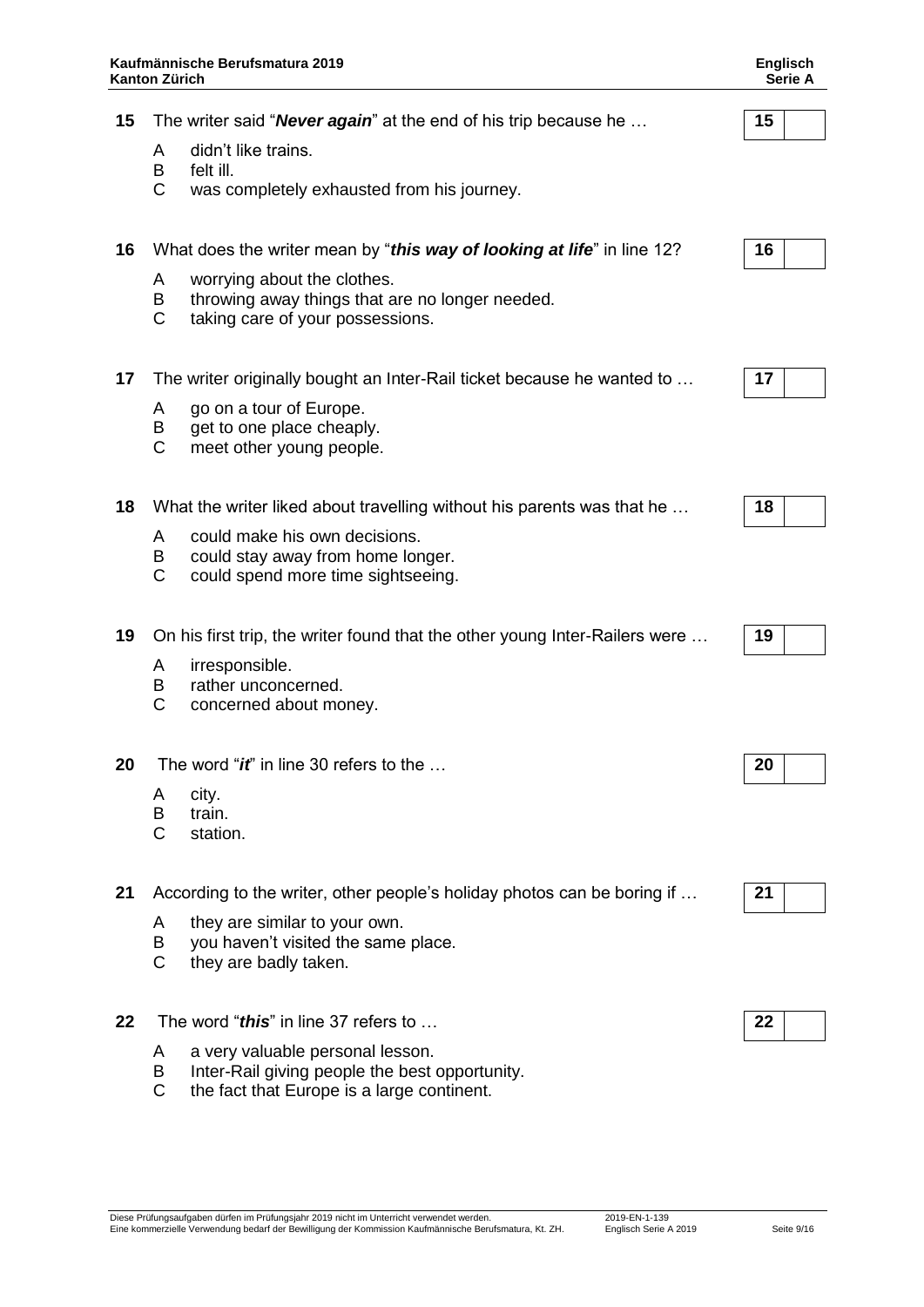# **Englisch** Serie A

## C) Grammatik

#### **Prüfungsdauer: 20 Minuten Hilfsmittel: keine**

| Name:         | Vorname: |
|---------------|----------|
|               |          |
| Kand.-Nummer: | Klasse:  |

|    |           | Mögliche<br>Punkte | Erzielte<br>Punkte |
|----|-----------|--------------------|--------------------|
| C) | Grammatik | 30                 |                    |

#### **Nicht mit Bleistift schreiben!**

Examinator/Examinatorin ........................................................................................... Experte/Expertin ...........................................................................................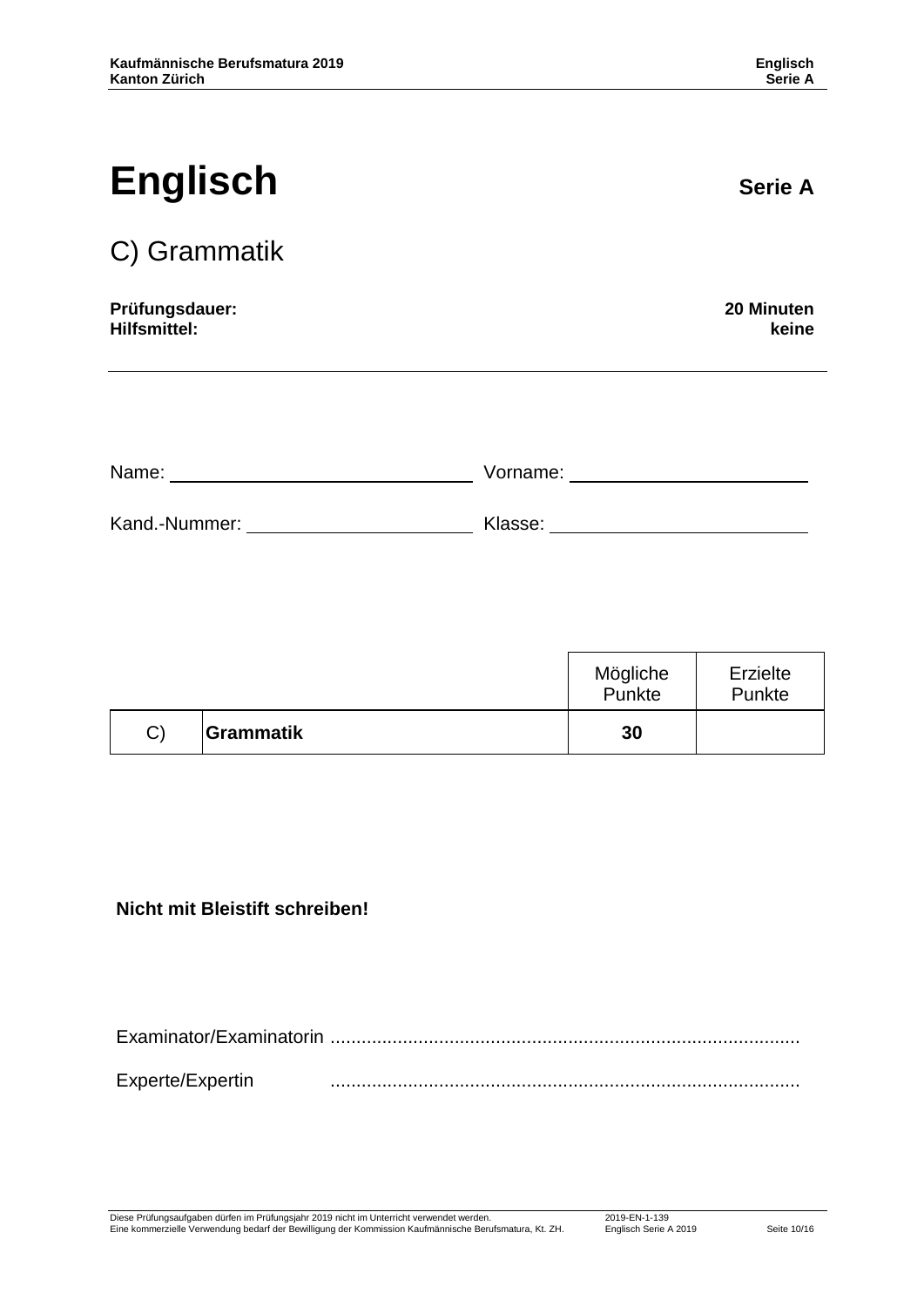**TENSES:** Read the text carefully and **conjugate the verb in brackets** in the **most appropriate tense**. Write your verb forms in the grid below.

#### **TEXT ADAPTED FROM** *THE TATOOIST OF AUSCHWITZ* **(BY HEATHER MORRIS)**

'Outside. Everyone outside!' Sunlight from a clear morning streams through the door into Block 7. The men climb down from their bunks and shuffle outside. They stand around just outside the building. No one is prepared to move too far away. They wait. And wait. Those who **(1) (shout)** are nowhere to be seen, they **(2) (disappear)**. The men, not yet familiar with the daily business, **(3) (not know)** what to do. So they wait. Eventually, an SS officer and a prisoner approach Block 7, which instantly **(4) (fall)** silent. No introductions are made. Numbers from a clipboard are called out by the prisoner, while the SS officer **(5) (tap)** his foot impatiently.

After a while, the prisoners make the connection between the tattooed number on their left arm and the ones being called out. When the rollcall is over, two numbers **(6) (receive)** no response. The roll caller **(7) (tell)** by the officer to go and check on the missing numbers. A few moments later he returns, holds up his right hand and extends his index and middle finger: two dead. The SS officer, now speaking in German, **(8) (address)** the waiting prisoners, who, hardly having been there for 24 hours, **(9) (learn / already)** to keep their mouths shut, hoping someone among them will be able to translate.

'Most likely, you **(10) (have)** two meals a day. One in the morning and one in the evening. If you survive until evening.' He pauses, a grim smile on his face.

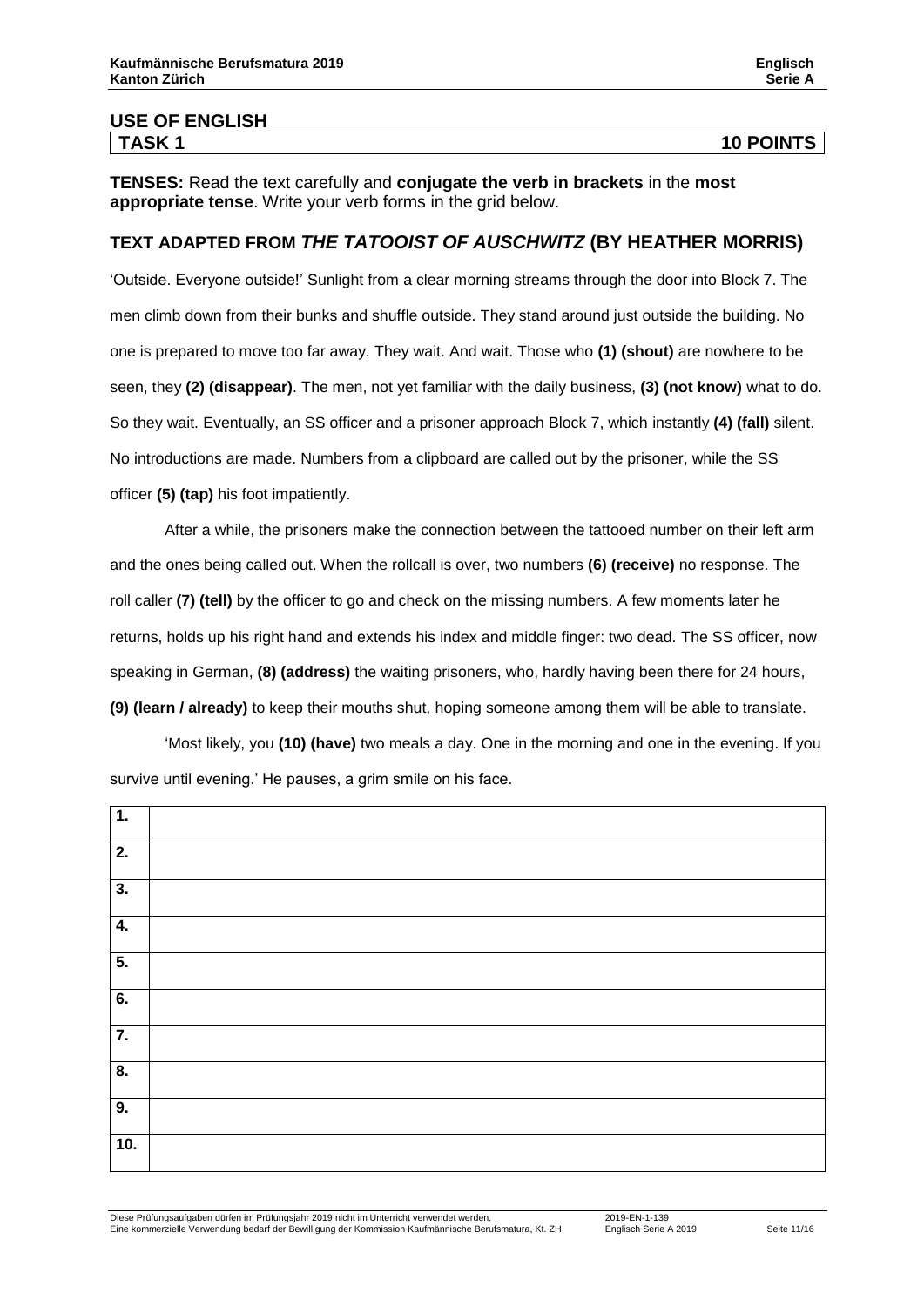## **TASK 2 12 POINTS** For questions 1-12, complete the second sentence so that it has a similar meaning to the first sentence. You must use the word given in **bold** print. **Do not change this word.** Your answer must consist **of two to five words,** including the word given. **1)** 1Yesterday, the kids started to play rugby at two o'clock and they were still playing at five. **BEEN** At five o'clock yesterday, the kids \_\_\_\_\_\_\_\_\_\_\_\_\_\_\_\_\_\_\_\_\_\_\_\_\_\_\_\_\_\_\_\_ three hours. **2)** 2Our neighbours' twins would spend so much time outdoors when they were young. **USED** Our neighbours' twins example of the state of the state of the state of the state of the state of the state of the state of the state of the state of the state of the state of the state of the state of the state of the sta outdoors when they were young. **3)** More people than we expected attended the party. **ATTEND** We expected the state of the party. **4)** You'll be wasting your time if you try to get tickets for next week's game. **POINT** There \_\_\_\_\_\_\_\_\_\_\_\_\_\_\_\_\_\_\_\_\_\_\_\_\_\_\_\_\_\_\_\_\_\_\_\_\_\_\_\_\_\_\_\_\_\_\_\_\_\_ to get tickets for next week's game. **5)** 5Tom didn't buy his girlfriend a birthday present. This is why he's in lots of trouble now. **ONLY** If \_\_\_\_\_\_\_\_\_\_\_\_\_\_\_\_\_\_\_\_\_\_\_\_\_\_\_\_\_\_\_\_\_\_\_\_\_\_\_\_ his girlfriend a birthday present, he wouldn't be in so much trouble now. **6)** Janelle and Isabelle aren't talking to each other because they have had an argument. **OUT** Janelle and Isabelle **Solution** and Isabelle **and Isabelle** and Isabelle and Isabelle and Isabelle and Isabelle and Isabelle and Isabelle and Isabelle and Isabelle and Isabelle and Isabelle and Isabelle and Isabelle and Is talking to each other.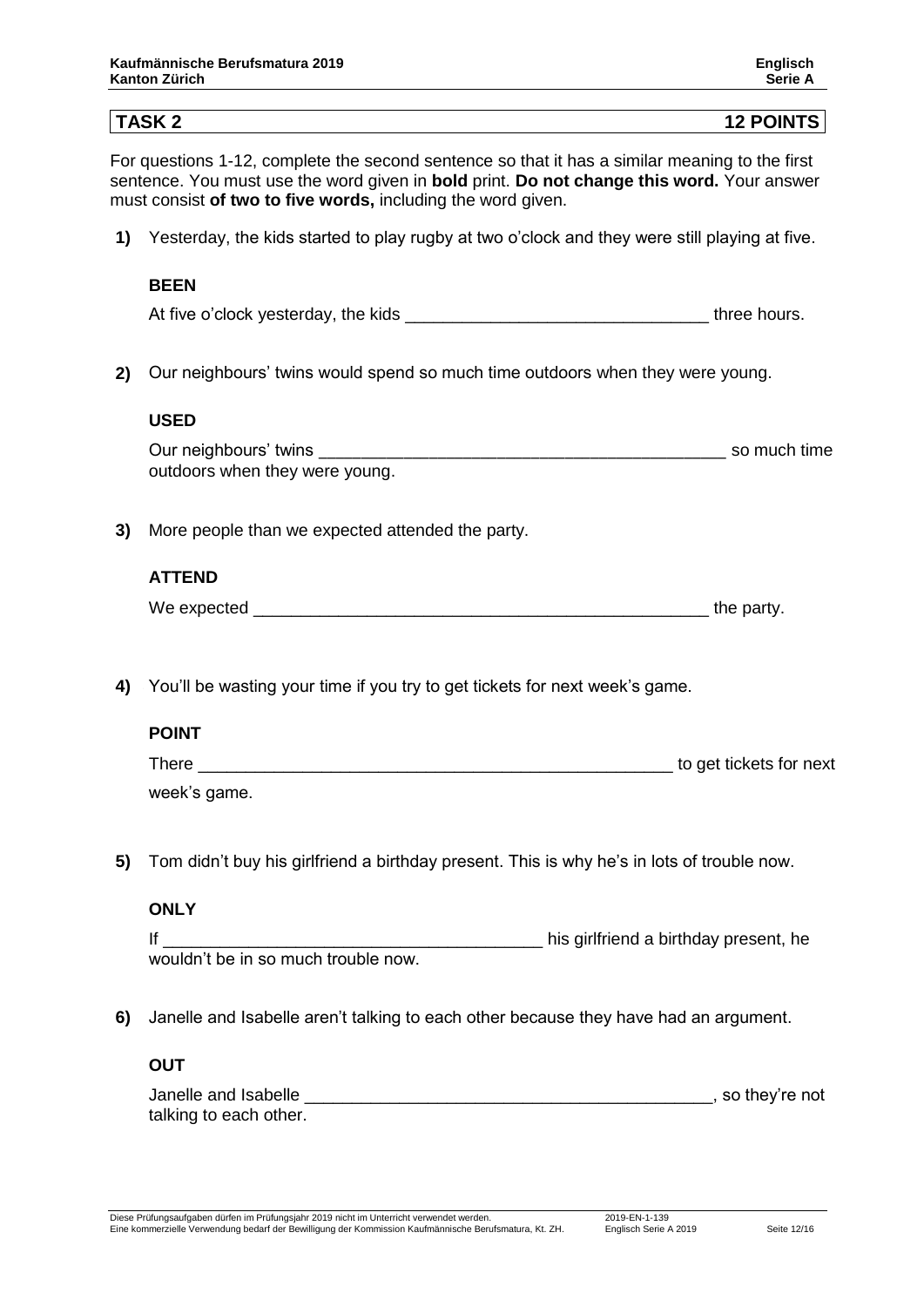**7)** Nobody has ever been this far into space.

|    | <b>THE</b>                                                                |                         |
|----|---------------------------------------------------------------------------|-------------------------|
|    | space.                                                                    |                         |
|    |                                                                           |                         |
| 8) | It's hard to believe that Jessy's had her leg in plaster for over a year! |                         |
|    | <b>HAVE</b>                                                               |                         |
|    | year!                                                                     |                         |
| 9) | I've lost my wallet once before this year.                                |                         |
|    | <b>SECOND</b>                                                             |                         |
|    |                                                                           |                         |
|    | year.                                                                     |                         |
|    | 10) Lady Gaga has influenced many people worldwide.                       |                         |
|    | BY                                                                        |                         |
|    |                                                                           |                         |
|    | 11) 'We really should leave now.'                                         |                         |
|    | <b>TIME</b>                                                               |                         |
|    |                                                                           |                         |
|    | 12) Louella said that we ought to take it easy for a while.               |                         |
|    | <b>SUGGESTED</b>                                                          |                         |
|    |                                                                           | __ it easy for a while. |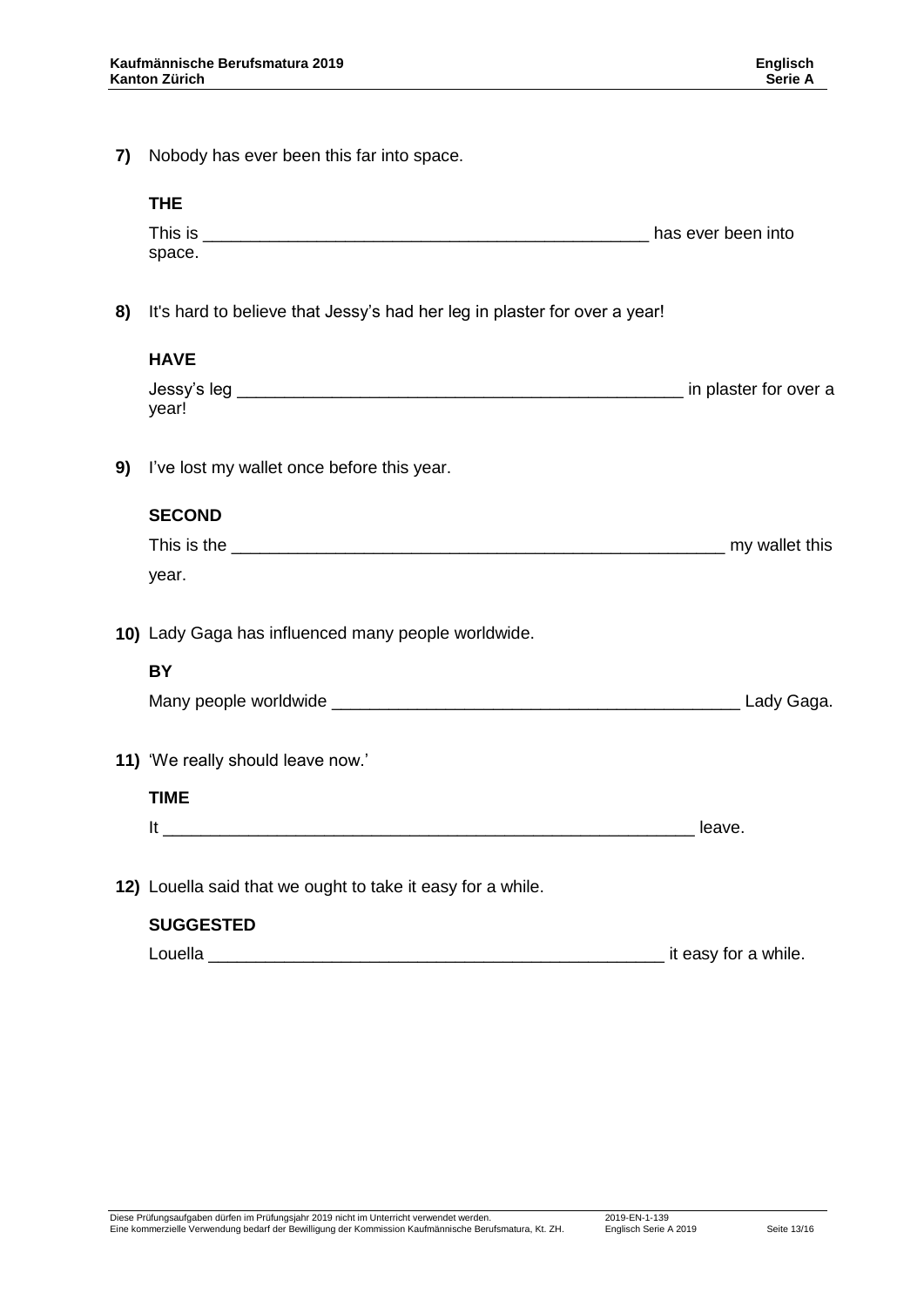**TASK 3 8 POINTS**

Read the following text and use the word given in capitals at the end of each line to form a word that fits in the gap in the same line.

#### **VAMPIRE BATS**

| The diet of vampire bats is very (1) ________________________. As it             |  |  | <b>USUAL</b>     |  |  |
|----------------------------------------------------------------------------------|--|--|------------------|--|--|
|                                                                                  |  |  | <b>SOLE</b>      |  |  |
| (3) __________________________________that they have been named after UNDERSTAND |  |  |                  |  |  |
| vampires. However, this (4) __________________________________ with              |  |  | <b>ASSOCIATE</b> |  |  |
| vampires draws a totally wrong picture of these astonishing                      |  |  |                  |  |  |
| creatures. As blood is low in carbohydrate, these bats need to                   |  |  |                  |  |  |
|                                                                                  |  |  | <b>FOOD</b>      |  |  |
| evolved an (6) ____________________________ range of tricks to get food.         |  |  | <b>IMPRESS</b>   |  |  |
| It is undeniably a big help for them that they are highly                        |  |  |                  |  |  |
| (7) _________________________________ to low frequency sounds, a                 |  |  | <b>SENSE</b>     |  |  |
| talent which helps them to locate their prey. Once a target is                   |  |  |                  |  |  |
| located, a bat will often make its approach from the ground, using               |  |  |                  |  |  |
| its hind-limbs and wings to bound along with                                     |  |  |                  |  |  |
|                                                                                  |  |  | <b>REMARK</b>    |  |  |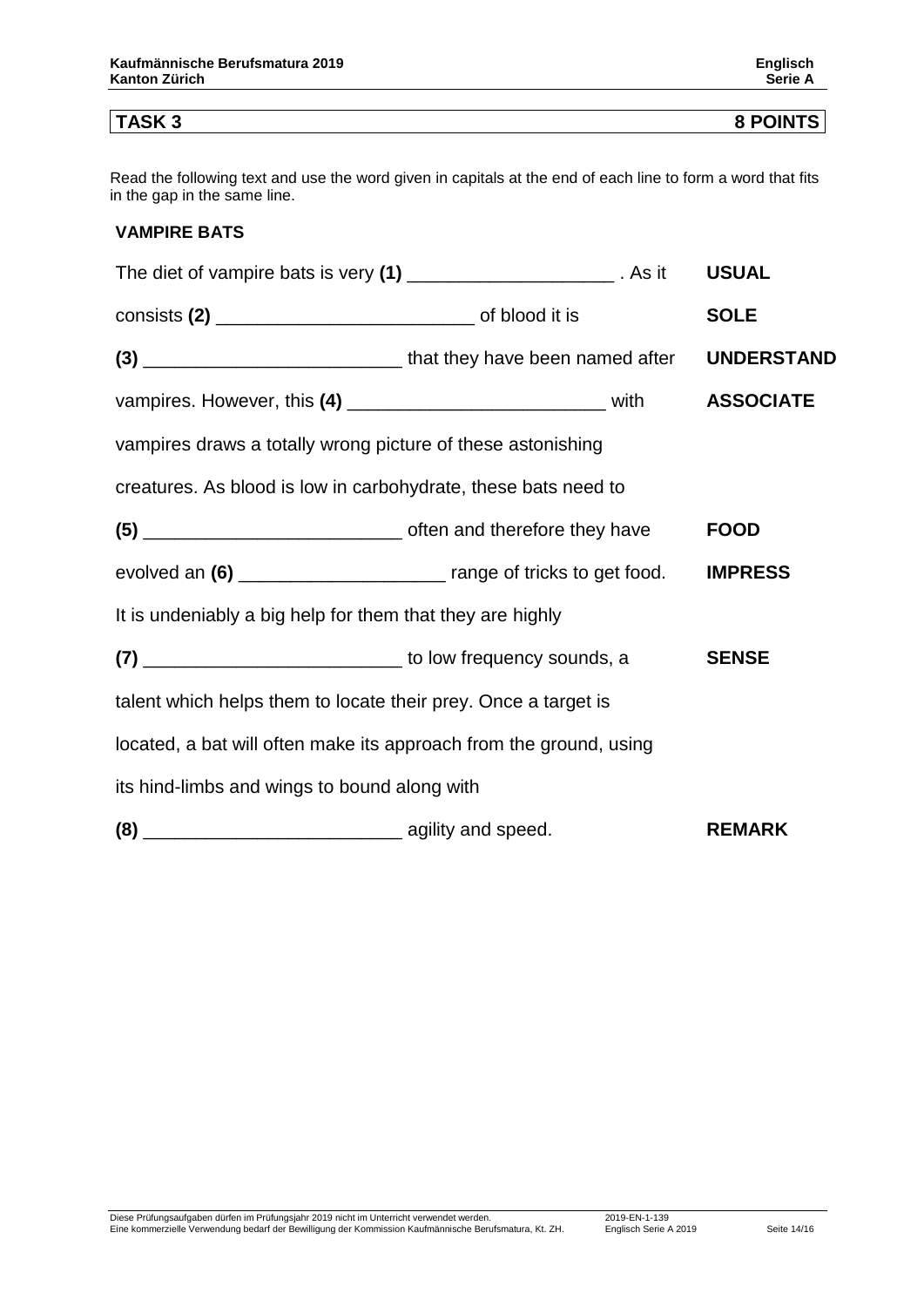| <b>Englisch</b>   | <b>Serie A</b> |
|-------------------|----------------|
| D) Textproduktion |                |

# **Prüfungsdauer: 40 Minuten**

**Hilfsmittel: keine**

| Name:         | Vorname: |
|---------------|----------|
| Kand.-Nummer: | Klasse:  |

|    |                       | Mögliche<br>Punkte | Erzielte<br>Punkte |
|----|-----------------------|--------------------|--------------------|
| D) | <b>Textproduktion</b> | 40                 |                    |

#### **Nicht mit Bleistift schreiben!**

Examinator/Examinatorin ........................................................................................... Experte/Expertin ...........................................................................................